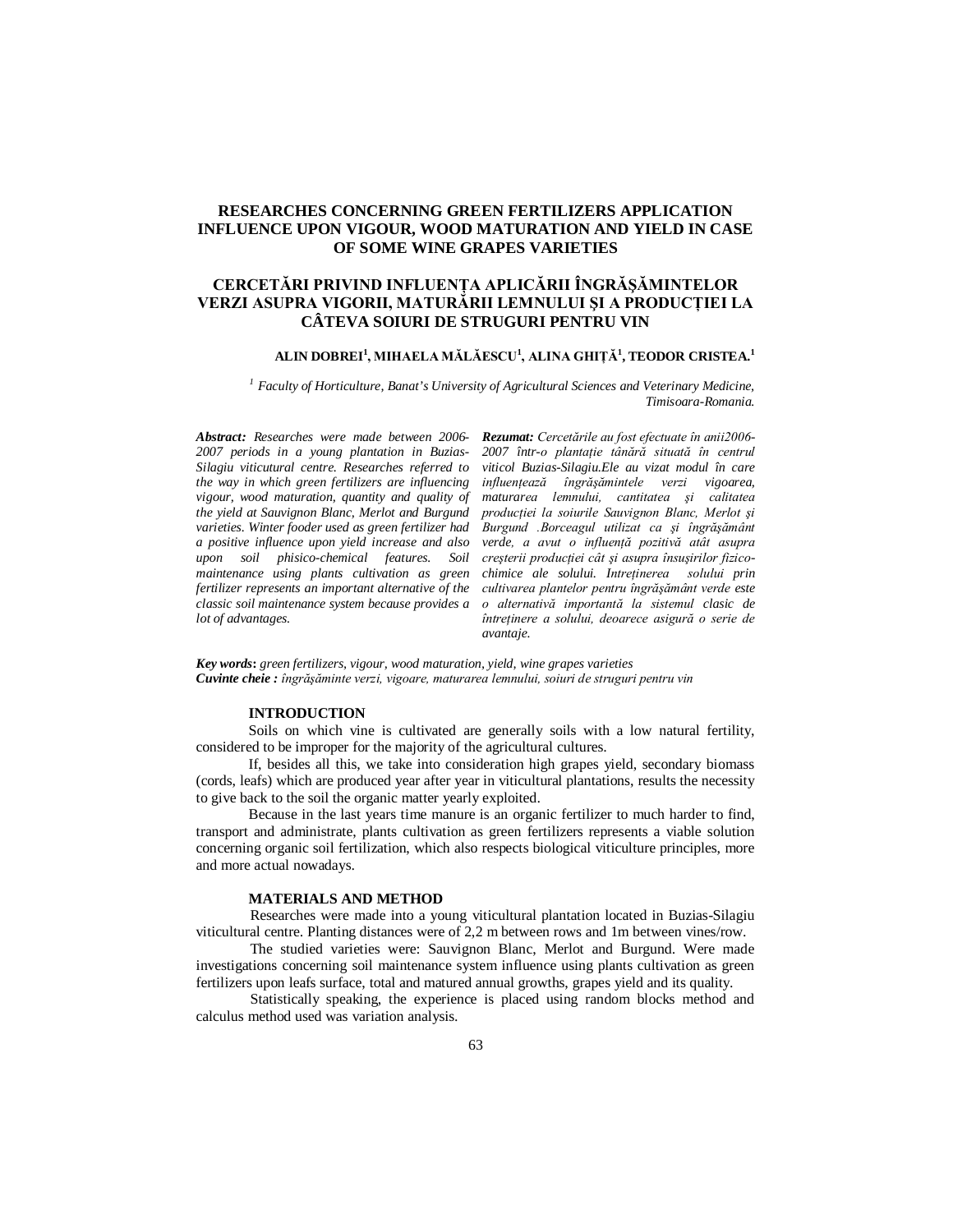#### **RESULTS AND DISCUSSION**

The years of research 2006-2007 were different climatically speaking, that's why we consider that our presented results are conclusive and illustrating.

The year 2006 was a year less favorable for viticulture; meanwhile 2007 conditions ware very favorable with high light and thermal resources. In the year 2006 (Table 1) green fertilizers which were seed, mown and incorporated in soil, had a positive influence upon leafs surface and also upon total annual and matured growths, in case of the studied varieties.

*Table 1*

| Variety              | Leafs surface<br>$(m^2/\text{vine})$ | Leafs surface $(m^2$ /vine) |         | Difference to the control |                              | Significance     |                    |
|----------------------|--------------------------------------|-----------------------------|---------|---------------------------|------------------------------|------------------|--------------------|
|                      |                                      | Total                       | Matured | Total annual<br>growths   | Matured<br>annual<br>growths | Total<br>growths | Matured<br>growths |
| Sauvignon<br>Blanc   | 4,6                                  | 16,1                        | 13.3    | $-2,2$                    | $-1,03$                      |                  |                    |
| Merlot               | 5,2                                  | 18,3                        | 11,9    | $-0,23$                   | $-2,43$                      |                  | $\theta$           |
| Burgund              | 6,5                                  | 20,5                        | 17,8    | $+2,2$                    | $+3,47$                      |                  | **                 |
| Average<br>(Control) | 5,43                                 | 18,3                        | 14,33   |                           |                              |                  |                    |

Green fertilizers application influence upon vigour and wood maturation in the year 2006

Total annual growths DL 5% = 2,37; DL 1% = 3,81; DL 0,1% = 6,02

Matured annual growths DL 5% = 1,98; DL 1% = 3,02; DL 0,1% = 5,78

Given the experience average taken as control, the variety with the highest vigour was Burgund variety, with a leafs surface of  $6.5 \text{ m}^2/\text{vine}$  and 18.3 m total annual growths/vine.

Even that green fertilizers did amplify into a small measure vine growths, they didn't influenced wood maturation percentage, this one being sufficient in case of all three varieties.

In the year 2007 (Table 2) climate conditions were very favorable, mostly as concerns grapes quality and the obtained yields were higher and secondary biomass obtained (leafs, cords) was lower.

| ani |  |
|-----|--|
|     |  |

| Variety              | Leafs surface<br>$(m^2/\text{vine})$ | Leafs surface $(m^2$ /vine) |         | Difference to the control |                              | Significance     |                    |
|----------------------|--------------------------------------|-----------------------------|---------|---------------------------|------------------------------|------------------|--------------------|
|                      |                                      | Total                       | Matured | Total annual<br>growths   | Matured<br>annual<br>growths | Total<br>growths | Matured<br>growths |
| Sauvignon<br>Blanc   | 3,7                                  | 14,2                        | 12,7    | $-1,56$                   | $-0,13$                      |                  |                    |
| Merlot               | 4,5                                  | 15,3                        | 10,2    | $-0,46$                   | $-2,63$                      |                  | $\theta$           |
| Burgund              | 4,8                                  | 17,8                        | 15,6    | $+2.04$                   | $+2,77$                      | $\ast$           | $\ast$             |
| Average<br>(Control) | 4,33                                 | 15,76                       | 12,83   |                           |                              |                  |                    |

Green fertilizers application influence upon vigour and wood maturation in the year 2007

Total annual growths DL 5% =2,02; DL 1% =3,31; DL 0,1% =5,71

Matured annual growths DL 5% =1,72; DL 1% =2,81; DL 0,1% =4,97

Leafs surface and total annual and matured growths values were lower in comparison with the previous year but varieties phasing type was the same.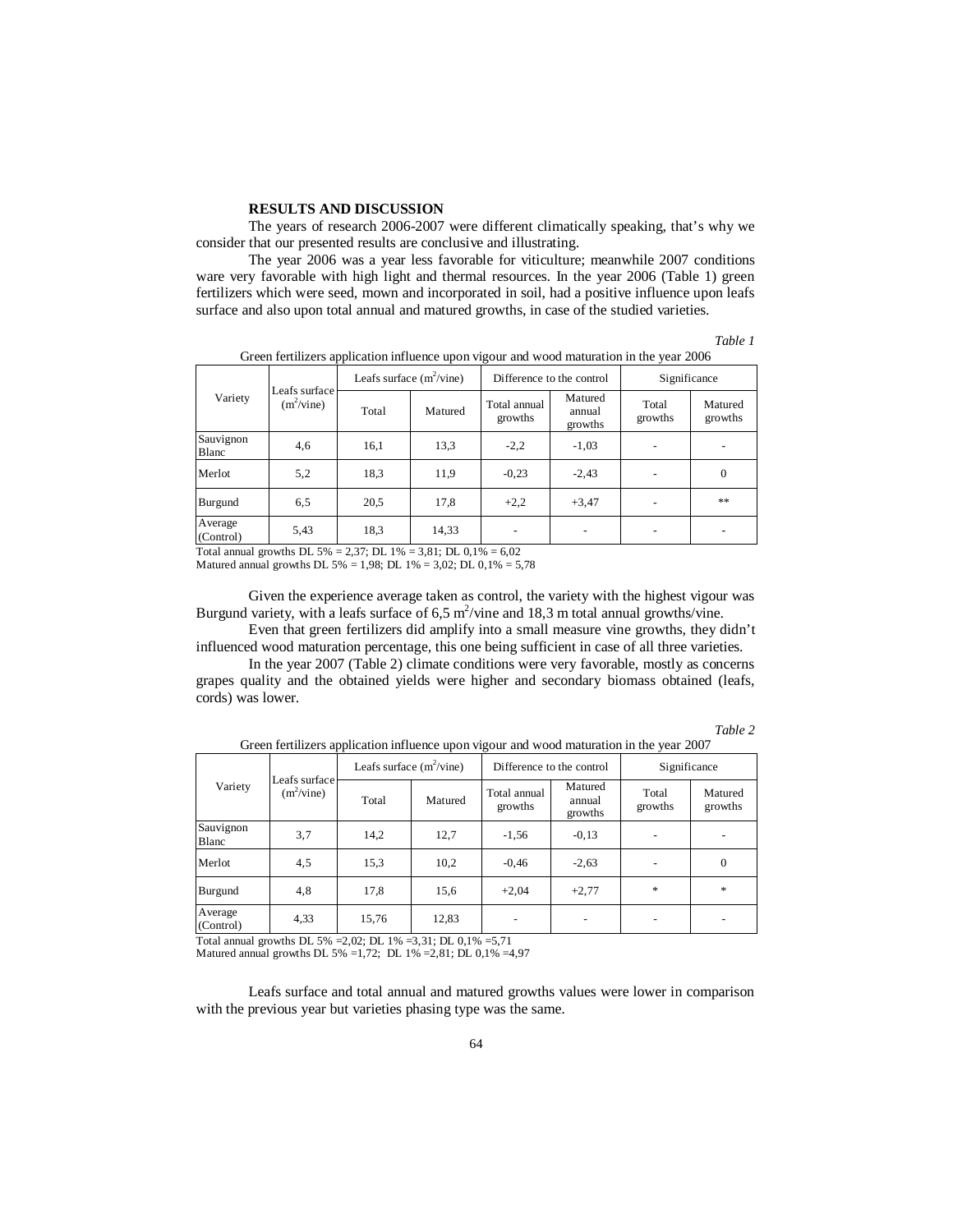Analyzing the results concerning vigour and wood maturation on research cycle, they showed that plants used as green fertilizer amplified in small measure vigour, without affecting significantly wood maturation process (Table 3).

| ,,<br>ar |  |
|----------|--|
|----------|--|

| Variety              | Leafs<br>surface<br>$(m^2/\text{vine})$ | Leafs surface $(m^2/vine)$ |         | Difference to the control |                              | Significance     |                    |
|----------------------|-----------------------------------------|----------------------------|---------|---------------------------|------------------------------|------------------|--------------------|
|                      |                                         | Total                      | Matured | Total annual<br>growths   | Matured<br>annual<br>growths | Total<br>growths | Matured<br>growths |
| Sauvignon<br>Blanc   | 4,15                                    | 15,15                      | 13,0    | $-1,88$                   | $-0.58$                      |                  |                    |
| Merlot               | 4,85                                    | 16,80                      | 11,05   | $-0,23$                   | $-2,53$                      |                  | $\theta$           |
| Burgund              | 5,65                                    | 19,15                      | 16,7    | $+2,12$                   | $+3,12$                      |                  | **                 |
| Average<br>(Control) | 4,88                                    | 17,03                      | 13,58   |                           |                              |                  |                    |

|  | Green fertilizers application influence upon vigour and wood maturation-Average 2006-2007 |
|--|-------------------------------------------------------------------------------------------|
|  |                                                                                           |

 Total annual growths DL 5% =2,21; DL 1% = 3,57; DL 0,1% = 5,86 Matured annual growths DL 5% =1,83; DL 1% = 2,93; DL  $0,1\% = 5,33$ 

The only variety which registered smaller values of the matured wood was Merlot variety, this variety being known for its sensibility as concerns less favorable climate conditions.

The obtained yields in 2006 were situated between 7800 kg/ha in case of Merlot variety and 8310 kg/ha in case of Burgund variety

Qualitatively speaking, this was good, green fertilizers besides that contributed to yield increase, didn't influence into a negative way its quality.

In the year 2007, the obtained yield was superior to the previous year, 2006, quantitatively and qualitatively speaking.

Sugar content was higher in case of all varieties, outrunning 200g/l, acidity remained in equilibrium, so that wines can be framed in the category of the ones of high quality.

| Table |  |
|-------|--|
|       |  |

| Green fertilizers influence upon yield in the year 2006 |               |               |                                                   |                                        |              |  |  |
|---------------------------------------------------------|---------------|---------------|---------------------------------------------------|----------------------------------------|--------------|--|--|
| Variety                                                 | Yield (kg/ha) | Sugar $(g/l)$ | Acidity $(g/l)$<br>H <sub>2</sub> SO <sub>4</sub> | Difference to the<br>control $(kg/ha)$ | Significance |  |  |
| Sauvignon Blanc                                         | 7910          | 187           | 5,2                                               | $+136,67$                              |              |  |  |
| Merlot                                                  | 7100          | 190           | 5,1                                               | $-673,33$                              | 0            |  |  |
| Burgund                                                 | 8310          | 182           | 5,5                                               | $+536,67$                              | *            |  |  |
| Average (Control)                                       | 7773,33       | 186,33        | 5,26                                              |                                        |              |  |  |

DL 5% =512,6; DL 1% = 798,2; DL 0,1% =1173,3

*Table 5*

| . <i>.</i>        |               |               |                              |                                      |                          |  |  |  |
|-------------------|---------------|---------------|------------------------------|--------------------------------------|--------------------------|--|--|--|
| Variety           | Yield (kg/ha) | Sugar $(g/l)$ | Acidity $(g/l)$<br>$H_2SO_4$ | Difference to the<br>control (kg/ha) | Significance             |  |  |  |
| Sauvignon Blanc   | 8915          | 205           | 4,7                          | $+131,67$                            | $\overline{\phantom{a}}$ |  |  |  |
| Merlot            | 8320          | 210           | 4,5                          | $-463,33$                            | $\overline{\phantom{0}}$ |  |  |  |
| Burgund           | 9115          | 193           | 4,9                          | $+331,67$                            | $\overline{\phantom{a}}$ |  |  |  |
| Average (Control) | 8783,33       | 202.66        | 4,7                          |                                      | $\overline{\phantom{a}}$ |  |  |  |

DL 5% =571,6; DL 1% = 875,8; DL 0,1% =1238,3